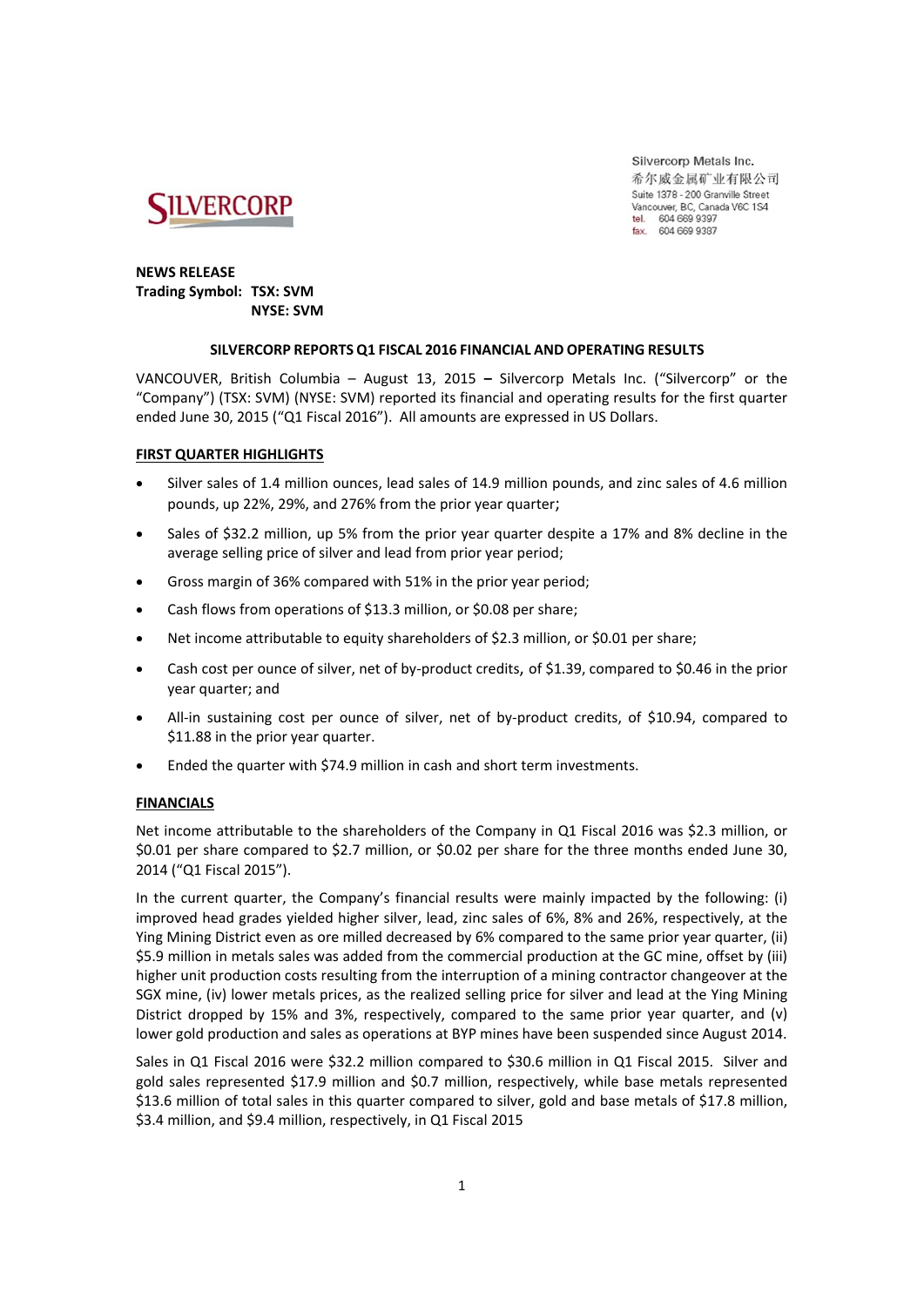Cost of sales in Q1 Fiscal 2016 was \$20.8 million compared to \$15.0 million in Q1 Fiscal 2015. The cost of sales included \$16.2 million (Q1 Fiscal 2015 ‐ \$11.9 million) cash costs and \$4.6 million (Q1 Fiscal 2015 ‐ \$3.1) depreciation, amortization and depletion charges. The increase in cost of sales is mainly due to: i) a 21% increase in cash mining cost per tonne at the Ying Mining District, mainly resulting from the one-time compensation arising from a mining contractor's termination and more in‐stope drilling and mining preparation tunnelling to achieve better grade control, ii) a 43% increase in non-cash mining cost per tonne resulting from additional amortization arising from the mining right fee capitalized in Fiscal 2015 and the inclusion of GC mine's production results, and iii) more metals sold in the current quarter.

Gross profit margin in Q1 Fiscal 2016 was 36% compared to 51% in Q1 Fiscal 2015. The inclusion of the 9% gross profit margin from the GC mine contributed to a reduced average gross profit margin. Ying Mining District's gross profit margin was 41% compared to a 52% gross profit margin in the same prior year quarter. The decrease in gross profit is also due to the decline of metal prices and increased per tonne production costs.

Cash flows provided by operating activities were \$13.3 million or \$0.08 per share in Q1 Fiscal 2016 compared to \$13.8 million or \$0.08 per share in Q1 Fiscal 2015.

### **OPERATIONS AND DEVELOPMENT**

In Q1 Fiscal 2016, the Company sold 1.4 million ounces of silver, 14.9 million pounds of lead, and 4.6 million pounds of zinc, compared to 1.1 million ounces of silver, 11.5 million pounds of lead, and 1.2 million pounds of zinc, respectively, in Q1 Fiscal 2015. Metal production in this quarter was positively impacted by improved dilution control, which resulted in a 10% and 8% increase in silver and lead head grades at the Ying Mining District. In addition, the commencement of commercial production at the GC mine also contributed to higher metal production and sales.

#### **1. Ying Mining District, Henan Province, China**

In Q1 Fiscal 2016, the total ore mined at the Ying Mining District was 167,107 tonnes compared to total ore production of 173,485 tonnes in Q1 Fiscal 2015. Silver and lead head grades improved by 10% and 8%, respectively, to 250 grams per tonne ("g/t") for silver and 3.6% for lead from 227 g/t for silver and 3.3% for lead, respectively, in Q1 Fiscal 2015.

In Q1 Fiscal 2016, the Ying Mining District sold 1.2 million ounces of silver, 900 ounces of gold, 12.5 million pounds of lead, and 1.5 million pounds of zinc, compared to 1.1 million ounces of silver, 800 ounces of gold, 11.5 million pounds of lead, and 1.2 million pounds of zinc in Q1 Fiscal 2015. The increase in metals sold is mainly due to the improved head grades achieved offset by lower ore production in the quarter.

In February 2015, the Company terminated one mining contractor upon the expiration of its contract and entered into contracts with three new mining contractors to replace the terminated contractor who previously worked out of three portals at the SGX mine. Regrettably, the changeover process for the terminated contractor was slow as the Company and the contractor being terminated had protracted disagreements and negotiations regarding the final bill payment. In June 2015, the Company reached an agreement with the terminated contractor, resulting in the contractor departing from all the three portals, which have now returned to normal operations. The changeover disruptions have impacted not only the production but also resulted in additional costs incurred at the SGX mine in the current quarter.

Total and cash mining costs per tonne were \$75.00 and \$56.65, respectively, compared to \$58.35 and \$46.96, respectively, in Q1 2015. The increase in mining costs was mainly due to: i) the mining contractor changeover interruption resulting in approximately an additional \$6.00 per tonne; ii) approximately 20% increase in mining preparation expenditures as more in‐stope diamond drilling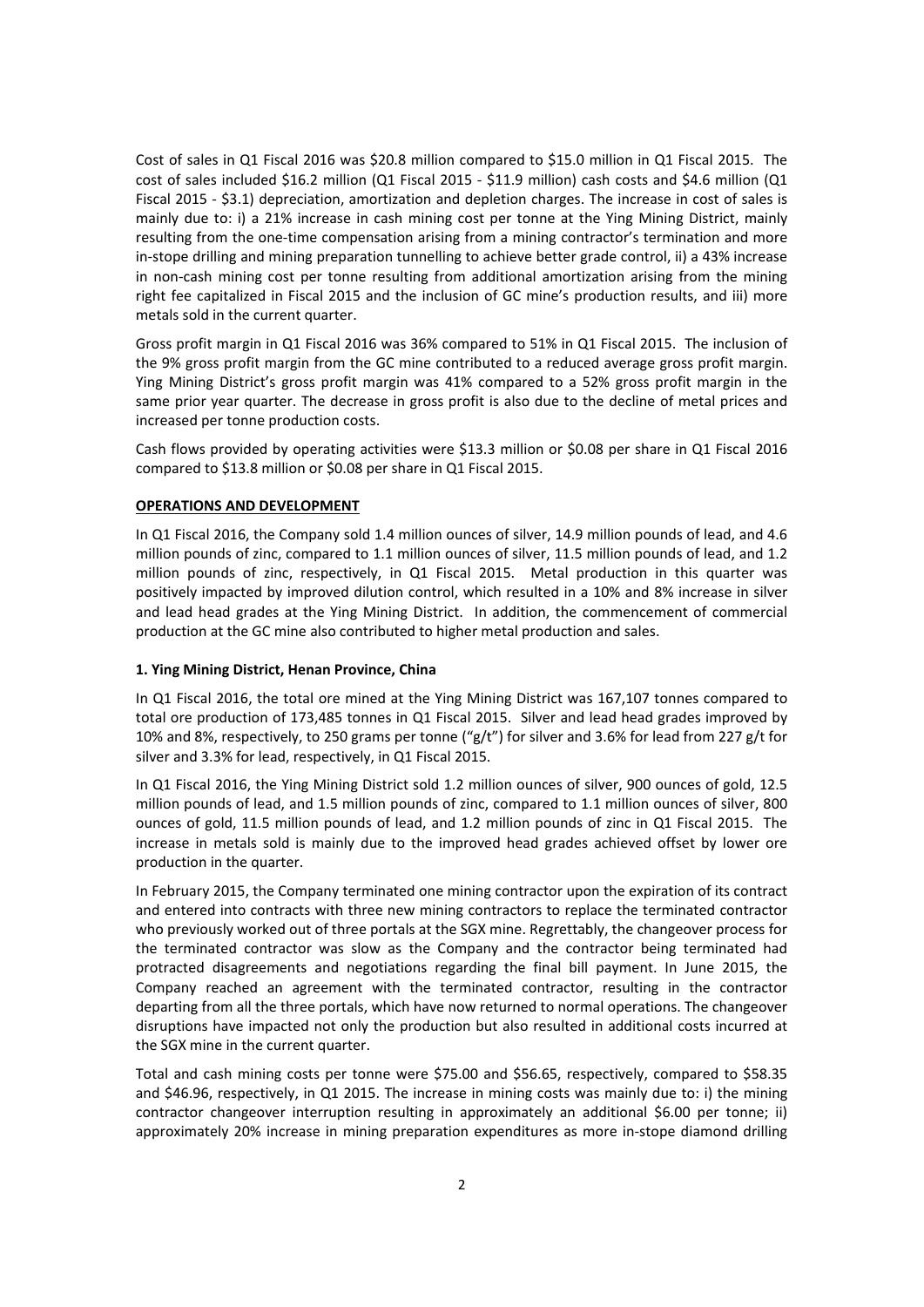and preparation tunnelling were used to achieve better grade and dilution control, and iii) lower output resulting in a higher per unit fixed cost allocation.

All in sustaining costs, net of by‐product credits, at the Ying Mining District in Q1 2016 was \$9.18 per ounce of silver compared to \$9.29 in Q1 Fiscal 2015

In Q1 Fiscal 2016, total ore milled at the Ying Mining District was 160,277 tonnes, a decrease of 5% compared to 169,480 tonnes in Q1 Fiscal 2015. Cash milling costs were \$12.98 compared to \$12.16 in Q1 Fiscal 2015, and the increase was mainly due to lower ore milled in the current quarter.

During the quarter, the Company completed approximately 24,575 metres ("m") of horizontal tunnels, raises and declines and 16,366 m of in‐stope diamond drilling. Total capitalized exploration and development expenditures for the Ying Mining District were \$6.1 million compared to \$8.1 million in Q1 Fiscal 2015.

The operational results at the Ying Mining District for the past five quarters are summarized in the table below:

| <b>Operational results - Ying Mining District</b> |           |           |           |           |           |
|---------------------------------------------------|-----------|-----------|-----------|-----------|-----------|
|                                                   | Q1 2016   | Q4 2015   | Q3 2015   | Q2 2015   | Q1 2015   |
|                                                   | 30-Jun-15 | 31-Mar-15 | 31-Dec-14 | 30-Sep-14 | 30-Jun-14 |
| Ore Mined (tonne)                                 | 167,107   | 112,327   | 175,782   | 197,135   | 173,485   |
| Ore Milled (tonne)                                | 160,277   | 99,478    | 187,154   | 190,831   | 169,480   |
| Metal Sales                                       |           |           |           |           |           |
| Silver (in thousands of ounce)                    | 1,190     | 822       | 1,421     | 1,251     | 1,126     |
| Gold (in thousands of ounce)                      | 0.9       | 0.6       | 0.9       | 0.8       | 0.8       |
| Lead (in thousands of pound)                      | 12,454    | 8,312     | 14,168    | 12,665    | 11,529    |
| Zinc (in thousands of pound)                      | 1,529     | 875       | 2,531     | 1,944     | 1,211     |
| <b>Head Grades</b>                                |           |           |           |           |           |
| Silver (gram/tonne)                               | 250       | 268       | 253       | 223       | 227       |
| Lead $(%)$                                        | 3.6       | 3.7       | 3.6       | 3.3       | 3.3       |
| Zinc $(%)$                                        | 0.8       | 0.8       | 1.0       | 0.7       | 0.7       |
| Recovery Rates                                    |           |           |           |           |           |
| Silver (%)                                        | 94.7      | 94.8      | 94.7      | 94.4      | 93.6      |
| Lead $(%)$                                        | 94.9      | 95.3      | 95.9      | 95.2      | 95.8      |
| Zinc $(%)$                                        | 53.5      | 52.4      | 66.8      | 56.7      | 56.8      |
| Cash mining cost (\$ per tonne)                   | 56.65     | 53.25     | 57.79     | 43.62     | 46.96     |
| Total mining cost (S per tonne)                   | 75.00     | 74.84     | 73.28     | 55.41     | 58.35     |
| Cash milling cost (\$ per tonne)                  | 12.98     | 16.20     | 13.63     | 12.77     | 12.16     |
| Total milling cost (\$ per tonne)                 | 15.40     | 20.09     | 15.77     | 14.85     | 14.48     |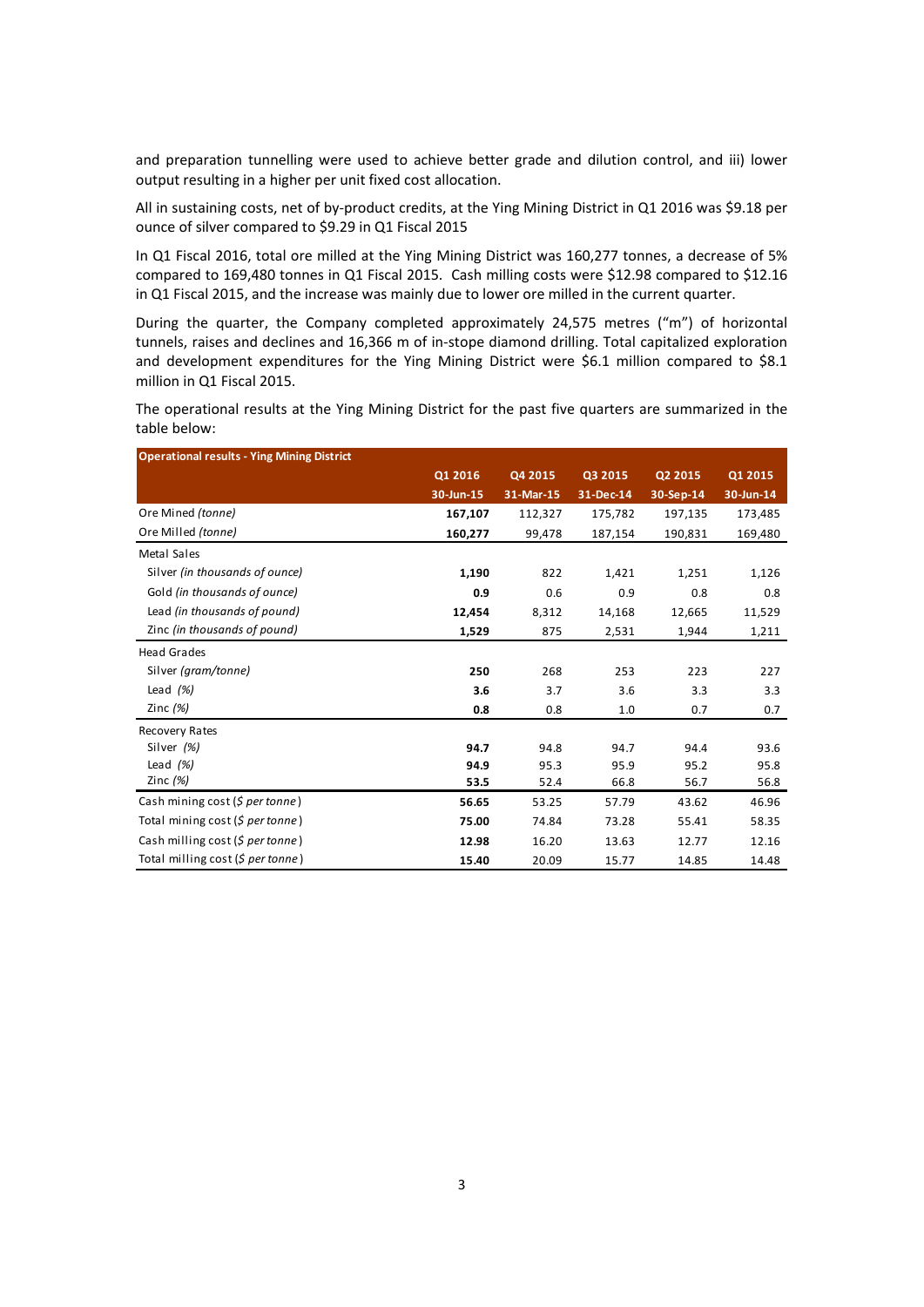#### **2. GC Mine, Guangdong Province, China**

Commercial production at GC mine commenced on July 1, 2014, and the trial mining operation results in Q1 Fiscal 2015 have been excluded from the consolidated operation results discussed above and revenue realized from metal sales during the trial period was offset against cost capitalized.

A summary of the operational results of GC mine for the past five quarters, including the trial mining operation results in Q1 Fiscal 2015, is as follows:

| <b>Operational results - GC Mine</b> |           | <b>Pre-commercial</b><br><b>Commercial production</b> |           |           |           |  |
|--------------------------------------|-----------|-------------------------------------------------------|-----------|-----------|-----------|--|
|                                      | Q1 2016   | Q4 2015                                               | Q3 2015   | Q2 2015   | Q1 2015   |  |
|                                      | 30-Jun-15 | 31-Mar-15                                             | 31-Dec-14 | 30-Sep-14 | 30-Jun-14 |  |
| Ore Mined (tonne)                    | 66,727    | 46,111                                                | 87,916    | 70,898    | 48,396    |  |
| Ore Milled (tonne)                   | 66,679    | 46,100                                                | 90,287    | 69,144    | 55,784    |  |
| Metal Sales                          |           |                                                       |           |           |           |  |
| Silver (in thousands of ounce)       | 181       | 99                                                    | 251       | 151       | 145       |  |
| Lead (in thousands of pound)         | 2,420     | 867                                                   | 2,500     | 1,428     | 1,461     |  |
| Zinc (in thousands of pound)         | 3,029     | 1,668                                                 | 4,452     | 3,259     | 2,314     |  |
| <b>Head Grades</b>                   |           |                                                       |           |           |           |  |
| Silver (gram/tonne)                  | 93        | 107                                                   | 104       | 107       | 110       |  |
| Lead $(%)$                           | 1.7       | 1.2                                                   | 1.3       | 1.4       | 1.4       |  |
| Zinc $(%)$                           | 2.5       | 2.6                                                   | 2.6       | 2.8       | 2.5       |  |
| Recovery Rates                       |           |                                                       |           |           |           |  |
| Silver (%)                           | 79.3      | 76.1                                                  | 75.9      | 79.4      | 76.3      |  |
| Lead $(%)$                           | 89.7      | 84.9                                                  | 85.9      | 88.1      | 85.4      |  |
| Zinc $(%)$                           | 85.1      | 80.0                                                  | 80.6      | 81.0      | 80.2      |  |
| Cash mining cost (\$ per tonne)      | 48.74     | 86.35                                                 | 33.11     | 29.25     | 42.23     |  |
| Total mining cost (\$ per tonne)     | 56.83     | 132.41                                                | 55.20     | 51.69     | 64.62     |  |
| Cash milling cost (\$ per tonne)     | 15.52     | 42.70                                                 | 15.82     | 17.59     | 19.17     |  |
| Total milling cost (\$ per tonne)    | 17.83     | 58.58                                                 | 19.88     | 22.81     | 25.54     |  |

Total ore mined at GC mine in Q1 Fiscal 2016 was 66,727 tonnes at a total mining cost and cash mining cost of \$56.83 and \$48.74, compared to 48,396 tonnes mined during the pre‐commercial period in Q1 Fiscal 2015 at a total mining cost and cash mining cost of \$64.62 and \$42.23. Total ore milled at GC mine in Q1 Fiscal 2016 was 66,679 at a total milling cost and cash milling cost of \$17.83 and \$15.52, compared to 55,784 tonnes milled during the pre‐commercial period in Q1 Fiscal 2015 at a total milling cost and cash milling cost of \$25.54 and \$19.17. The production level at GC mine has significant impact on the cash mining cost while the decrease in the non-cash cost was mainly due to substantial impairment charges taken against the long-lived assets at GC mine at the end of Fiscal 2015.

The head grades at GC mine were 93 g/t for silver, 1.7% for lead, and 2.5% for zinc in Q1 Fiscal 2016 compared to 110 g/t for silver, 1.4% for lead, and 2.5% for zinc respectively, in Q1 Fiscal 2015.. Lead head grade improved by approximately 21%, zinc head grade is relatively steady while silver grade dropped by 15%.

Recovery rates at GC mine has gradually improved and achieved 79.3% for silver, 89.7% for lead, and 85.1% for zinc.

In Q1 Fiscal 2016, the Company completed approximately 4,654 m of horizontal tunnels, raises and declines and 7,416 m of diamond drilling at GC mine. Total capitalized exploration expenditures at GC mine was \$0.2 million compared to \$0.4 million in Q1 Fiscal 2015.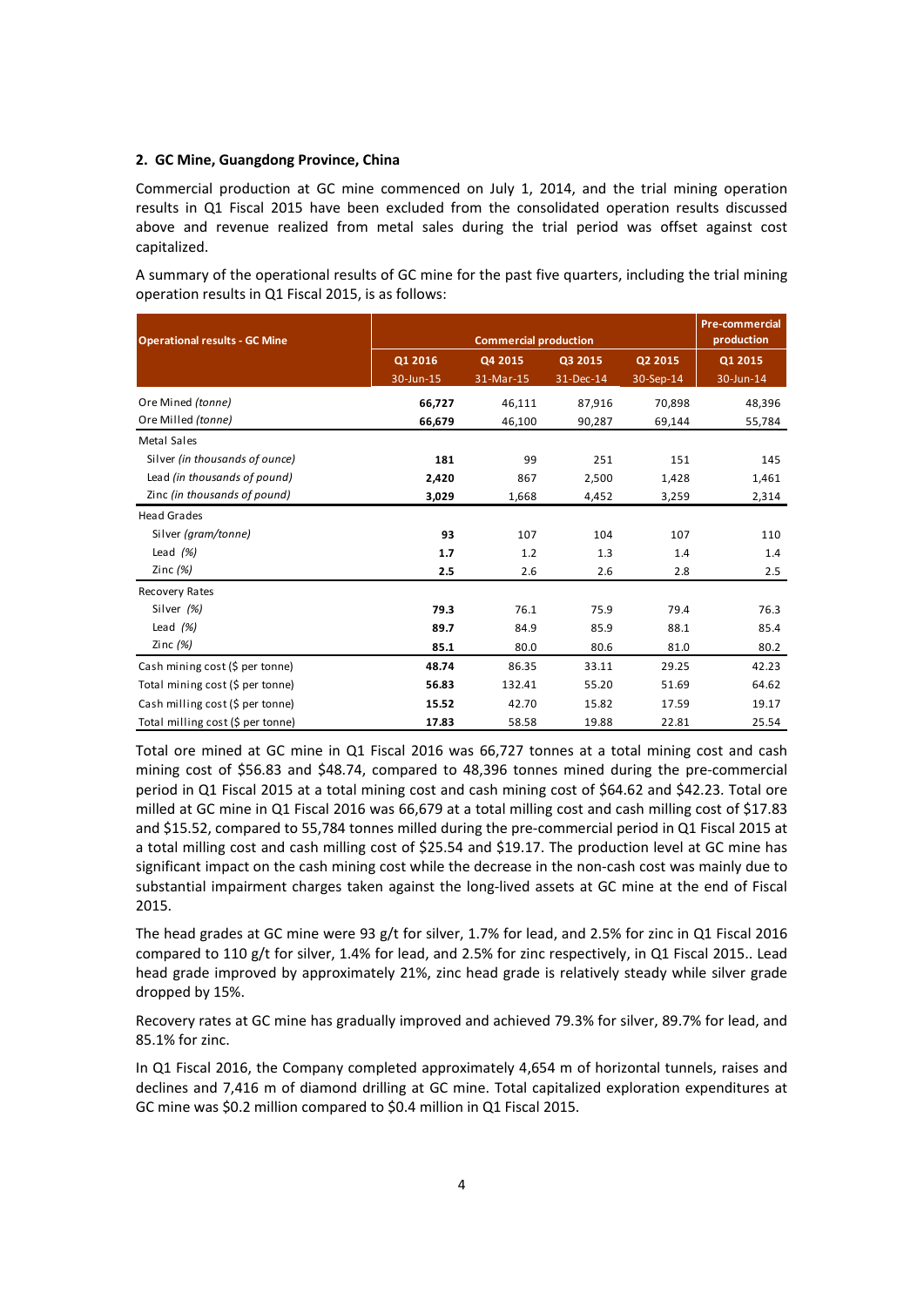### **SUSPENSION OF DIVIDEND PAYMENTS**

In light of the lower commodity price environment and the Company's desire to preserve capital, the Board of Directors will not be declaring a dividend. The declaration and payment of future dividends, if any, is at the discretion of the Board of Directors and any future decision to re‐instate dividend payments, if at all, will be based on a number of factors including commodity prices, market conditions, financial results, cash requirements and other relevant factors.

#### **APPOINTMENT OF SENIOR MANAGEMENT**

The Company is pleased to announce the appointment of Derek Liu as Chief Financial Officer, after successful serving in the role of interim Chief Financial Officer since February 2015. Derek Liu is a professional accountant with over 15 years of diverse international experience in financial reporting, auditing, and accounting. He is a member of Certified General Accountants Association of British Columbia ("CGA, BC") and a Certified Public Accountant ("CPA") in the State of Colorado, USA. He has held senior accounting positions, such as corporate controller and chief financial officer, at a number of public Canadian mining companies for the past several years including the role of financial controller of Silvercorp from 2006 to 2010.

Alex Zhang, P.Geo., Vice President, Exploration, is the Qualified Person for Silvercorp under NI 43‐101 and has reviewed and given consent to the technical information contained in this News Release.

*This earnings release should be read in conjunction with the Company's Management Discussion & Analysis, Financial Statements and Notes to Financial Statements for the corresponding period, which have been posted on SEDAR at www.sedar.com and are also available on the Company's website at www.silvercorp.ca. All figures are in United States dollars unless otherwise stated.*

#### **About Silvercorp**

Silvercorp is a low‐cost silver‐producing Canadian mining company with multiple mines in China. The Company is currently developing the GC project in southern China which it expects will become its next operating mine. The Company's vision is to deliver shareholder value by focusing on the acquisition of under developed projects with resource potential and the ability to grow organically. For more information, please visit our website at www.silvercorp.ca.

#### **For further information**

Silvercorp Metals Inc. Lorne Waldman Senior Vice President Phone: (604) 669‐9397 Toll Free 1(888) 224‐1881 Email: investor@silvercorp.ca Website: www.silvercorp.ca

#### **CAUTIONARY DISCLAIMER ‐ FORWARD LOOKING STATEMENTS**

Certain of the statements and information in this press release constitute "forward‐looking statements" within the meaning of the United States Private Securities Litigation Reform Act of 1995 and "forward-looking information" within the meaning of applicable Canadian provincial securities laws. Any statements or information that express or involve discussions with respect to predictions, expectations, beliefs, plans, projections, objectives, assumptions or future events or performance (often, but not always, using words or phrases such as "expects", "is expected", "anticipates", "believes", "plans", "projects", "estimates", "assumes", "intends", "strategies", "targets", "goals", "forecasts", "objectives", "budgets", "schedules", "potential" or variations thereof or stating that certain actions,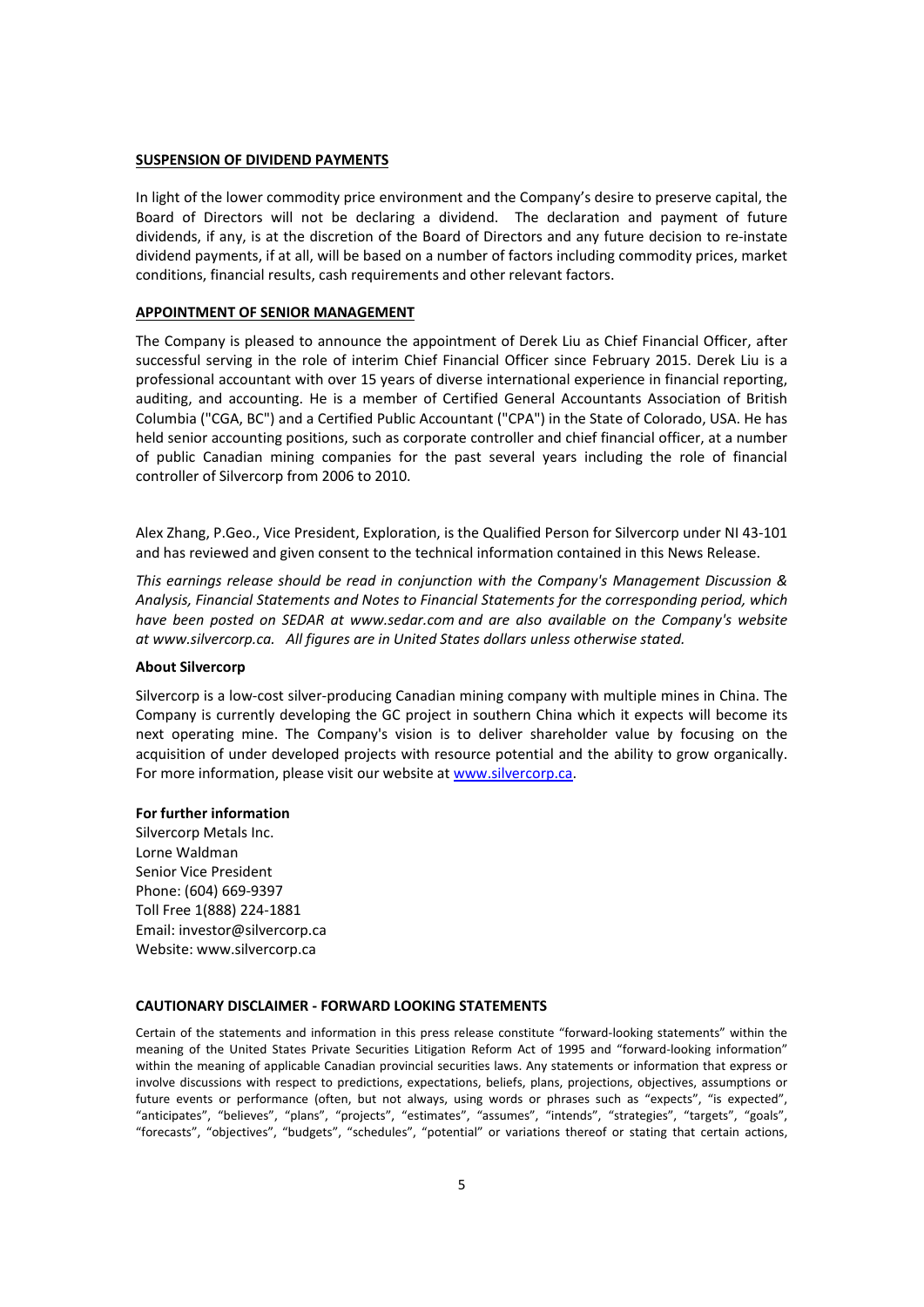events or results "may", "could", "would", "might" or "will" be taken, occur or be achieved, or the negative of any of these terms and similar expressions) are not statements of historical fact and may be forward‐looking statements or information. Forward‐looking statements or information relate to, among other things: the price of silver and other metals; the accuracy of mineral resource and mineral reserve estimates at the Company's material properties; the sufficiency of the Company's capital to finance the Company's operations; estimates of the Company's revenues and capital expenditures; estimated production from the Company's mines in the Ying Mining District; timing of receipt of permits and regulatory approvals; availability of funds from production to finance the Company's operations; and access to and availability of funding for future construction, use of proceeds from any financing and development of the Company's properties.

Forward‐looking statements or information are subject to a variety of known and unknown risks, uncertainties and other factors that could cause actual events or results to differ from those reflected in the forward‐looking statements or information, including, without limitation, risks relating to: fluctuating commodity prices; calculation of resources, reserves and mineralization and precious and base metal recovery; interpretations and assumptions of mineral resource and mineral reserve estimates; exploration and development programs; feasibility and engineering reports; permits and licences; title to properties; property interests; joint venture partners; acquisition of commercially mineable mineral rights; financing; recent market events and conditions; economic factors affecting the Company; timing, estimated amount, capital and operating expenditures and economic returns of future production; integration of future acquisitions into the Company's existing operations; competition; operations and political conditions; regulatory environment in China and Canada; environmental risks; foreign exchange rate fluctuations; insurance; risks and hazards of mining operations; key personnel; conflicts of interest; dependence on management; internal control over financial reporting as per the requirements of the Sarbanes‐Oxley Act; and bringing actions and enforcing judgments under U.S. securities laws.

This list is not exhaustive of the factors that may affect any of the Company's forward‐looking statements or information. Forward-looking statements or information are statements about the future and are inherently uncertain, and actual achievements of the Company or other future events or conditions may differ materially from those reflected in the forward‐looking statements or information due to a variety of risks, uncertainties and other factors, including, without limitation, those referred to in the Company's Annual Information Form for the year ended March 31, 2014 under the heading "Risk Factors". Although the Company has attempted to identify important factors that could cause actual results to differ materially, there may be other factors that cause results not to be as anticipated, estimated, described or intended. Accordingly, readers should not place undue reliance on forwardlooking statements or information.

The Company's forward-looking statements and information are based on the assumptions, beliefs, expectations and opinions of management as of the date of this press release, and other than as required by applicable securities laws, the Company does not assume any obligation to update forward‐looking statements and information if circumstances or management's assumptions, beliefs, expectations or opinions should change, or changes in any other events affecting such statements or information. For the reasons set forth above, investors should not place undue reliance on forward‐looking statements and information.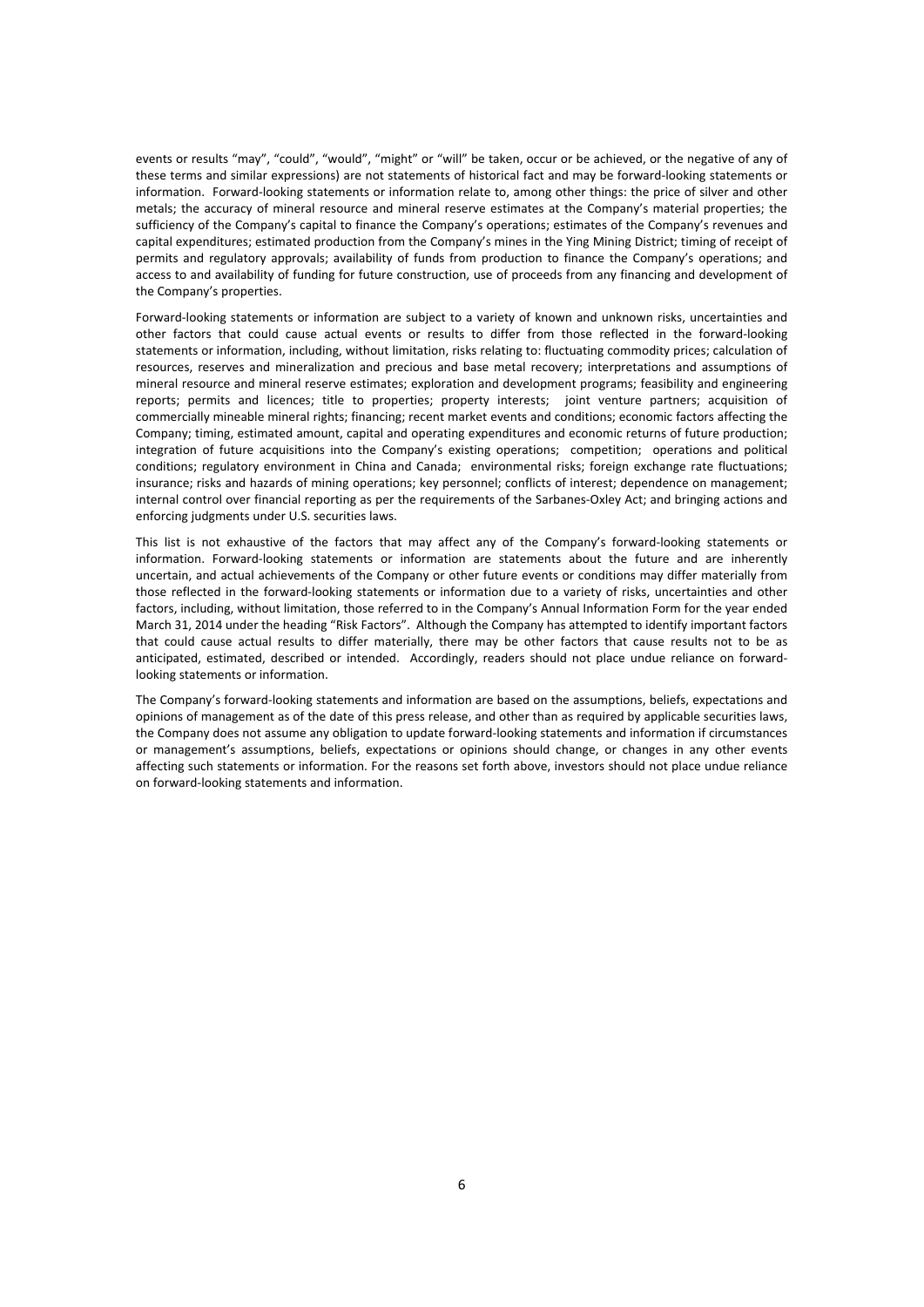## **Condensed Consolidated Interim Balance Sheets**

*(Unaudited ‐ Expressed in thousands of U.S. dollars)*

|                                                              | June 30, 2015 |           | March 31,2015 |           |
|--------------------------------------------------------------|---------------|-----------|---------------|-----------|
| <b>ASSETS</b>                                                |               |           |               |           |
| <b>Current Assets</b>                                        |               |           |               |           |
| Cash and cash equivalents                                    | \$            | 65,433    | \$            | 60,179    |
| Short-term investments                                       |               | 9,442     |               | 9,343     |
| Trade and other receivables                                  |               | 1,797     |               | 1,278     |
| Inventories                                                  |               | 6,957     |               | 6,899     |
| Due from related parties                                     |               | 73        |               | 33        |
| Prepaids and deposits                                        |               | 5,845     |               | 5,745     |
|                                                              |               | 89,547    |               | 83,477    |
| <b>Non-current Assets</b>                                    |               |           |               |           |
| Long-term prepaids and deposits                              |               | 8,430     |               | 2,945     |
| Reclamation deposits                                         |               | 2,120     |               | 2,112     |
| Investment in an associate                                   |               | 3,430     |               | 3,449     |
| Other investments                                            |               | 526       |               | 892       |
| Plant and equipment                                          |               | 64,617    |               | 64,779    |
| Mineral rights and properties                                |               | 217,590   |               | 214,792   |
| <b>TOTAL ASSETS</b>                                          | \$            | 386,260   | \$            | 372,446   |
| <b>LIABILITIES AND EQUITY</b>                                |               |           |               |           |
| <b>Current Liabilities</b>                                   |               |           |               |           |
| Accounts payable and accrued liabilities                     | \$            | 32,211    | \$            | 21,768    |
| Mine right fee payable                                       |               | 4,355     |               | 4,292     |
| Deposits received                                            |               | 7,722     |               | 8,303     |
| Dividends payable                                            |               | 685       |               | 674       |
| Income tax payable                                           |               | 527       |               | 662       |
|                                                              |               | 45,500    |               | 35,699    |
| <b>Non-current Liabilities</b>                               |               |           |               |           |
| Mine right fee payable                                       |               | 9,889     |               | 9,746     |
| Deferred income tax liabilities                              |               | 21,625    |               | 21,592    |
| Environmental rehabilitation                                 |               | 13,020    |               | 12,898    |
| <b>Total Liabilities</b>                                     |               | 90,034    |               | 79,935    |
| <b>Equity</b>                                                |               |           |               |           |
| Share capital                                                |               | 233,513   |               | 233,513   |
| Share option reserve                                         |               | 11,906    |               | 11,741    |
| Reserves                                                     |               | 25,409    |               | 25,409    |
| Accumulated other comprehensive loss                         |               | (26, 289) |               | (26, 697) |
| (Deficit) Retained earnings                                  |               | (3, 478)  |               | (5,089)   |
| Total equity attributable to the equity holders of the Compa |               | 241,061   |               | 238,877   |
| <b>Non-controlling interests</b>                             |               | 55,165    |               | 53,634    |
| <b>Total Equity</b>                                          |               | 296,226   |               | 292,511   |
|                                                              |               |           |               |           |
| <b>TOTAL LIABILITIES AND EQUITY</b>                          | \$            | 386,260   | \$            | 372,446   |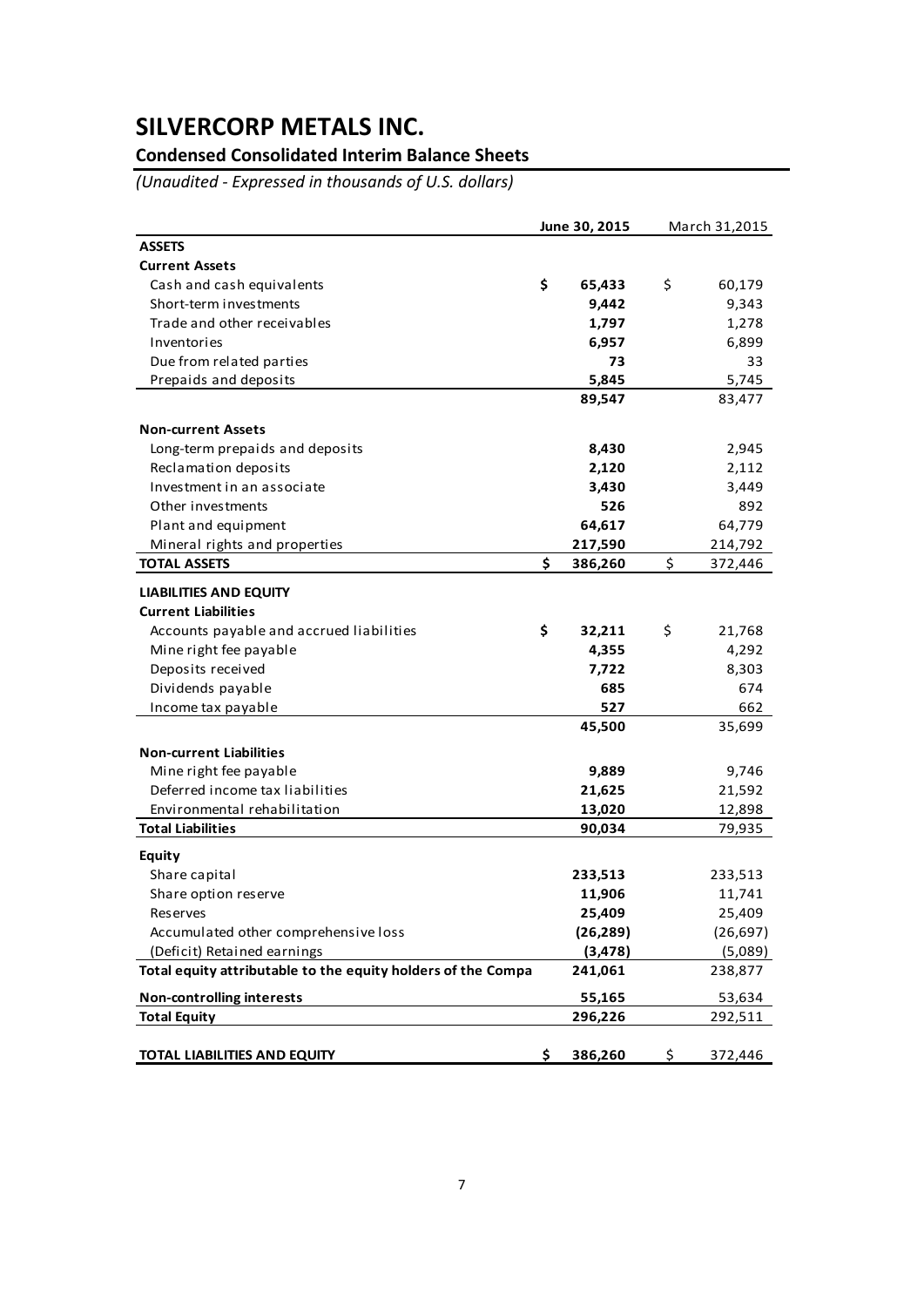### **Condensed Consolidated Interim Statements of Income**

*(Unaudited ‐ Expressed in thousands of U.S. dollars, except for per share figures)*

|                                                                      | Three Months Ended June 30, |             |      |             |
|----------------------------------------------------------------------|-----------------------------|-------------|------|-------------|
|                                                                      |                             | 2015        |      | 2014        |
|                                                                      |                             |             |      |             |
| <b>Sales</b>                                                         | \$                          | 32,220      | -\$  | 30,616      |
| Cost of sales                                                        |                             | 20,764      |      | 14,963      |
| <b>Gross profit</b>                                                  |                             | 11,456      |      | 15,653      |
| General and administrative                                           |                             | 5,344       |      | 4,768       |
| Government fees and other taxes                                      |                             | 1,349       |      | 1,581       |
| Foreign exchange loss                                                |                             | 587         |      | 1,125       |
| Loss on disposal of plant and equipment                              |                             | 7           |      |             |
| Share of loss in associate                                           |                             | 78          |      | 132         |
| Loss on investments                                                  |                             |             |      | 15          |
| Other expense (income)                                               |                             | 10          |      | (156)       |
| Income from operations                                               |                             | 4,081       |      | 8,188       |
| Finance income                                                       |                             | 277         |      | 164         |
| Finance costs                                                        |                             | (332)       |      | (32)        |
| Income before income taxes                                           |                             | 4,026       |      | 8,320       |
| Income tax expense                                                   |                             | 255         |      | 3,685       |
| Net income                                                           | \$                          | 3,771       | - \$ | 4,635       |
| Attributable to:                                                     |                             |             |      |             |
| Equity holders of the Company                                        | \$                          | 2,296       | -\$  | 2,744       |
| Non-controlling interests                                            |                             | 1,475       |      | 1,891       |
|                                                                      | \$                          | 3,771       | \$   | 4,635       |
| Earnings per share attributable to the equity holders of the Company |                             |             |      |             |
| Basic and diluted earnings per share                                 | \$                          | 0.01        | - \$ | 0.02        |
| Weighted Average Number of Shares Outstanding - Basic and Diluted    |                             | 170,883,808 |      | 170,883,808 |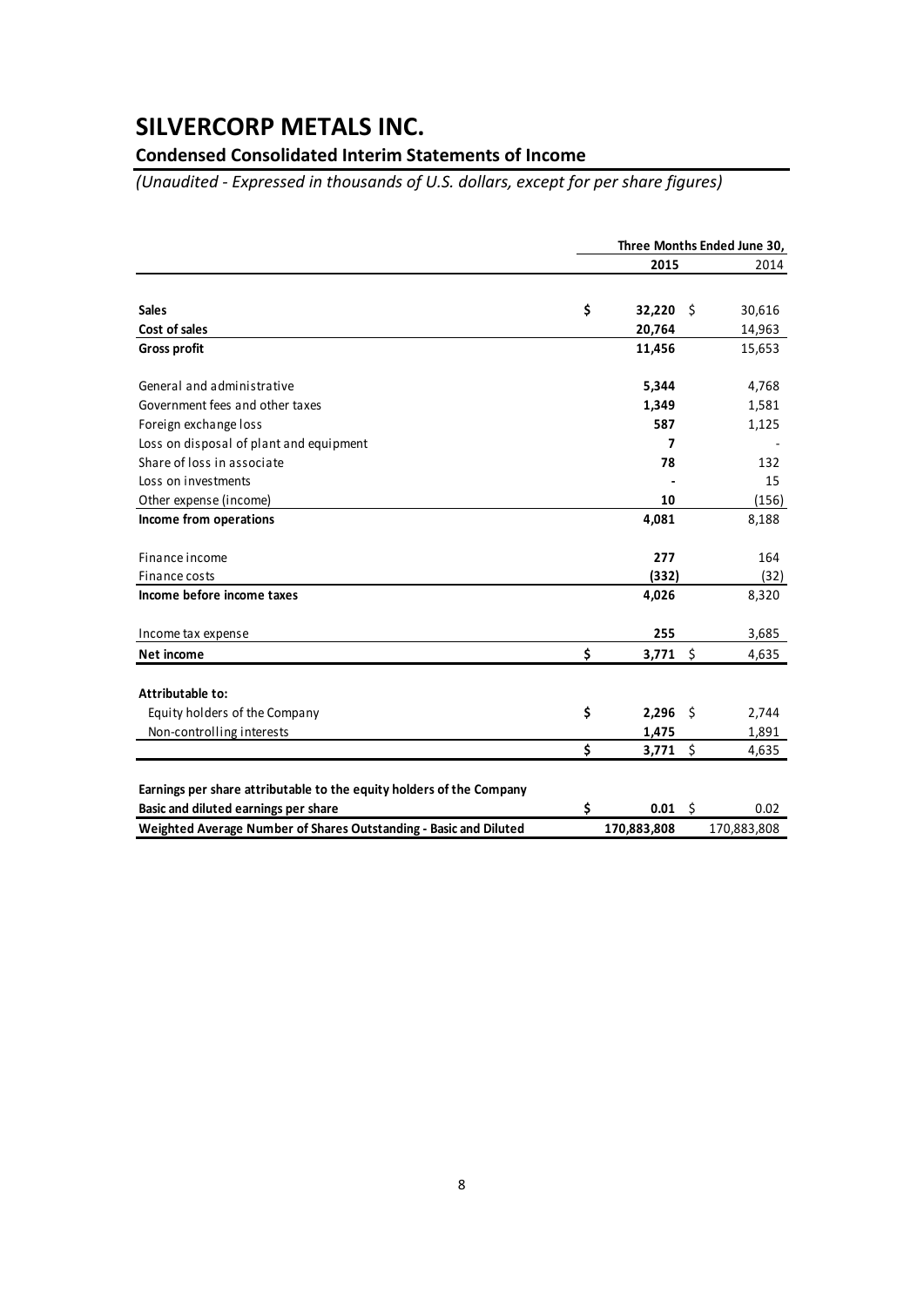## **Condensed Consolidated Interim Statements of Cash Flow**

*(Unaudited ‐ Expressed in thousands of U.S. dollars)*

|                                                              | Three Months Ended June 30, |          |  |
|--------------------------------------------------------------|-----------------------------|----------|--|
|                                                              | 2015                        | 2014     |  |
| Cash provided by                                             |                             |          |  |
| <b>Operating activities</b>                                  |                             |          |  |
| Net income                                                   | \$<br>3,771<br>- \$         | 4,635    |  |
| Add (deduct) items not affecting cash:                       |                             |          |  |
| Unwinding of discount of environmental rehabilitation        | 124                         | 32       |  |
| Depreciation, amortization and depletion                     | 4,977                       | 3,423    |  |
| Share of loss in associate                                   | 78                          | 132      |  |
| Income tax expense                                           | 255                         | 3,685    |  |
| Finance income                                               | (277)                       | (164)    |  |
| Loss on investments                                          |                             | 15       |  |
| Loss on disposal of plant and equipment                      | 7                           |          |  |
| Share-based compensation                                     | 165                         | 351      |  |
| Income taxes paid                                            | (359)                       | (1,296)  |  |
| Interest received                                            | 277                         | 164      |  |
| Changes in non-cash operating working capital                | 4,302                       | 2,849    |  |
| Net cash provided by operating activities                    | 13,320                      | 13,826   |  |
| <b>Investing activities</b>                                  |                             |          |  |
| Mineral rights and properties                                |                             |          |  |
| Capital expenditures                                         | (7, 366)                    | (6, 305) |  |
| Plant and equipment                                          |                             |          |  |
| Additions                                                    | (718)                       | (1,578)  |  |
| Prodeeds on disposals                                        | 5                           |          |  |
| Reclamation deposit paid                                     | (9)                         |          |  |
| Net redemptions of short-term investments                    | 49                          | 1,731    |  |
| Net cash used in investing activities                        | (8,039)                     | (6, 152) |  |
| <b>Financing activities</b>                                  |                             |          |  |
| Cash dividends distributed                                   | (685)                       | (775)    |  |
| Net cash used in financing activities                        | (685)                       | (775)    |  |
| Effect of exchange rate changes on cash and cash equivalents | 658                         | 1,300    |  |
| Increase in cash and cash equivalents                        | 5,254                       | 8,199    |  |
| Cash and cash equivalents, beginning of the period           | 60,179                      | 60,614   |  |
| Cash and cash equivalents, end of the period                 | \$<br>65,433<br>-\$         | 68,813   |  |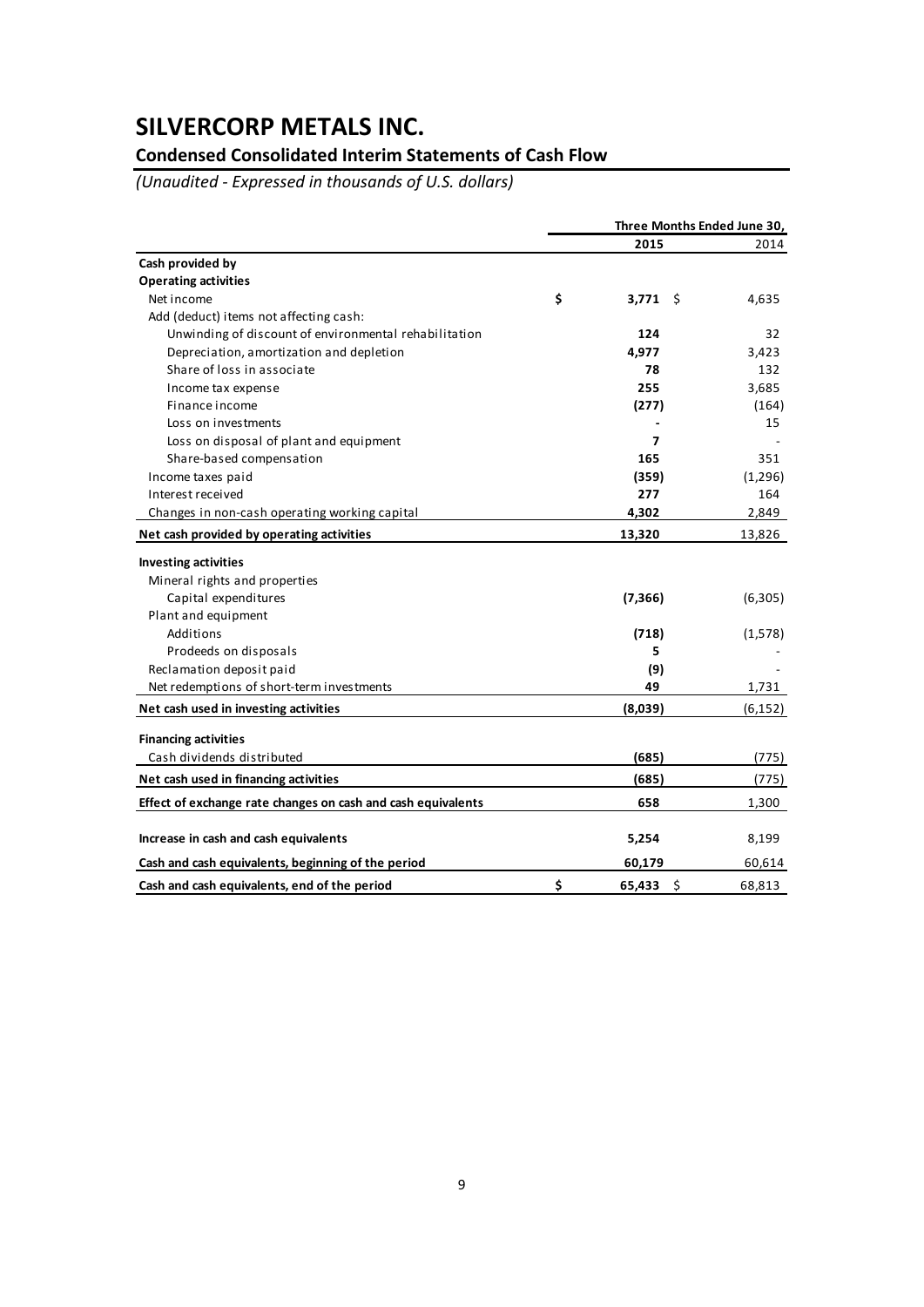## **Mining Data**

## *(Expressed in thousands of U.S. dollars, except for mining data figures)*

|                                                                   |                                   | Three months ended June 30, 2015 |                 |  |  |
|-------------------------------------------------------------------|-----------------------------------|----------------------------------|-----------------|--|--|
|                                                                   | Ying Mining District <sup>1</sup> | GC <sup>2</sup>                  | <b>Total</b>    |  |  |
| <b>Production Data</b>                                            |                                   |                                  |                 |  |  |
| <b>Mine Data</b>                                                  |                                   |                                  |                 |  |  |
| Ore Mined (tonne)                                                 | 167,107                           | 66,727                           | 233,834         |  |  |
| Ore Milled (tonne)                                                | 160,277                           | 66,679                           | 226,956         |  |  |
|                                                                   |                                   |                                  |                 |  |  |
| + Mining cost per tonne of ore mined (\$)                         | 75.00                             | 56.83                            | 69.81           |  |  |
| Cash mining cost per tonne of ore mined (\$)                      | 56.65                             | 48.74                            | 54.39           |  |  |
| Non cash mining cost per tonne of ore mined (\$)                  | 18.35                             | 8.09                             | 15.42           |  |  |
| + Unit shipping costs(\$)                                         | 4.05                              |                                  | 2.89            |  |  |
| + Milling cost per tonne of ore milled (\$)                       | 15.40                             | 17.83                            | 16.12           |  |  |
| Cash milling cost per tonne of ore milled (\$)                    | 12.98                             | 15.52                            | 13.73           |  |  |
| Non cash milling cost per tonne of ore milled (\$)                | 2.42                              | 2.31                             | 2.39            |  |  |
| + Average Production Cost                                         |                                   |                                  |                 |  |  |
| Silver (\$ per ounce)                                             | 7.83                              | 9.86                             | 8.42            |  |  |
| Gold (\$ per ounce)                                               | 492                               | 751                              | 526             |  |  |
| Lead (\$ per pound)                                               | 0.42                              | 0.65                             | 0.45            |  |  |
| <b>Zinc</b> (\$ per pound)                                        | 0.40                              | 0.63                             | 0.43            |  |  |
| + Total production cost per ounce of Silver (\$)                  | 4.22                              | 7.97                             | 4.71            |  |  |
| + Total cash cost per ounce of Silver (\$)                        | 1.03                              | 3.80                             | 1.39            |  |  |
|                                                                   |                                   |                                  |                 |  |  |
| + All-in sustaining cost per ounce of Silver (\$)                 | 9.18                              | 9.13                             | 10.94           |  |  |
| + All-in cost per ounce of Silver (\$)                            | 9.71                              | 9.24                             | 11.42           |  |  |
| <b>Recovery Rates</b>                                             |                                   |                                  |                 |  |  |
| Silver (%)                                                        | 94.7                              | 79.3                             | 90.2            |  |  |
| Lead $(%)$                                                        | 94.9                              | 89.7                             | 93.4            |  |  |
| Zinc $(%)$                                                        | 53.5                              | 85.1                             | 62.8            |  |  |
| <b>Head Grades</b>                                                |                                   |                                  |                 |  |  |
| Silver (gram/tonne)                                               | 250                               | 93                               | 204             |  |  |
| Lead $(%)$                                                        | 3.6                               | 1.7                              | 3.0             |  |  |
| Zinc $(\%)$                                                       | 0.8                               | 2.5                              | 1.3             |  |  |
| Sales Data                                                        |                                   |                                  |                 |  |  |
| <b>Metal Sales</b>                                                |                                   |                                  |                 |  |  |
| Silver (in thousands of ounces)                                   | 1,190<br>0.9                      | 181                              | 1,371<br>0.9    |  |  |
| Gold (in thousands of ounces)                                     |                                   |                                  |                 |  |  |
| Lead (in thousands of pounds)<br>Zinc (in thousands of pounds)    | 12,454<br>1,529                   | 2,420<br>3,029                   | 14,874<br>4,558 |  |  |
| <b>Metal Sales</b>                                                |                                   |                                  |                 |  |  |
| Silver (in thousands of \$)                                       | 15,962                            | 1,956                            | 17,918          |  |  |
| Gold (in thousands of \$)                                         | 724                               | 10                               | 734             |  |  |
| <b>Lead</b> (in thousands of $\zeta$ )                            | 8,652                             | 1,729                            | 10,381          |  |  |
| Zinc (in thousands of \$)                                         | 937                               | 2,076                            | 3,013           |  |  |
| Other (in thousands of \$)                                        |                                   | 174                              | 174             |  |  |
|                                                                   | 26,275                            | 5,945                            | 32,220          |  |  |
| Average Selling Price, Net of Value Added Tax and Smelter Charges |                                   |                                  |                 |  |  |
| Silver (\$ per ounce)                                             | 13.42                             | 10.80                            | 13.07           |  |  |
| Gold (\$ per ounce)                                               | 843                               | 822                              | 843             |  |  |
| Lead (\$ per pound)                                               | 0.73                              | 0.71                             | 0.72            |  |  |
| Zinc (\$ per pound)                                               | 0.68                              | 0.69                             | 0.68            |  |  |

<sup>1</sup> Ying Mining District includes mines: SGX, TLP, HPG, LM, BCG and HZG.

<sup>2</sup> GC Silver recovery rate consists of 57.7% from lead concentrates and 21.6% from zinc concentrates.

 $2$  GC Silver sold in zinc concentrates is subjected higher smelter and refining charges resulting it lower net silver selling price.

+Non‐IFRS measures